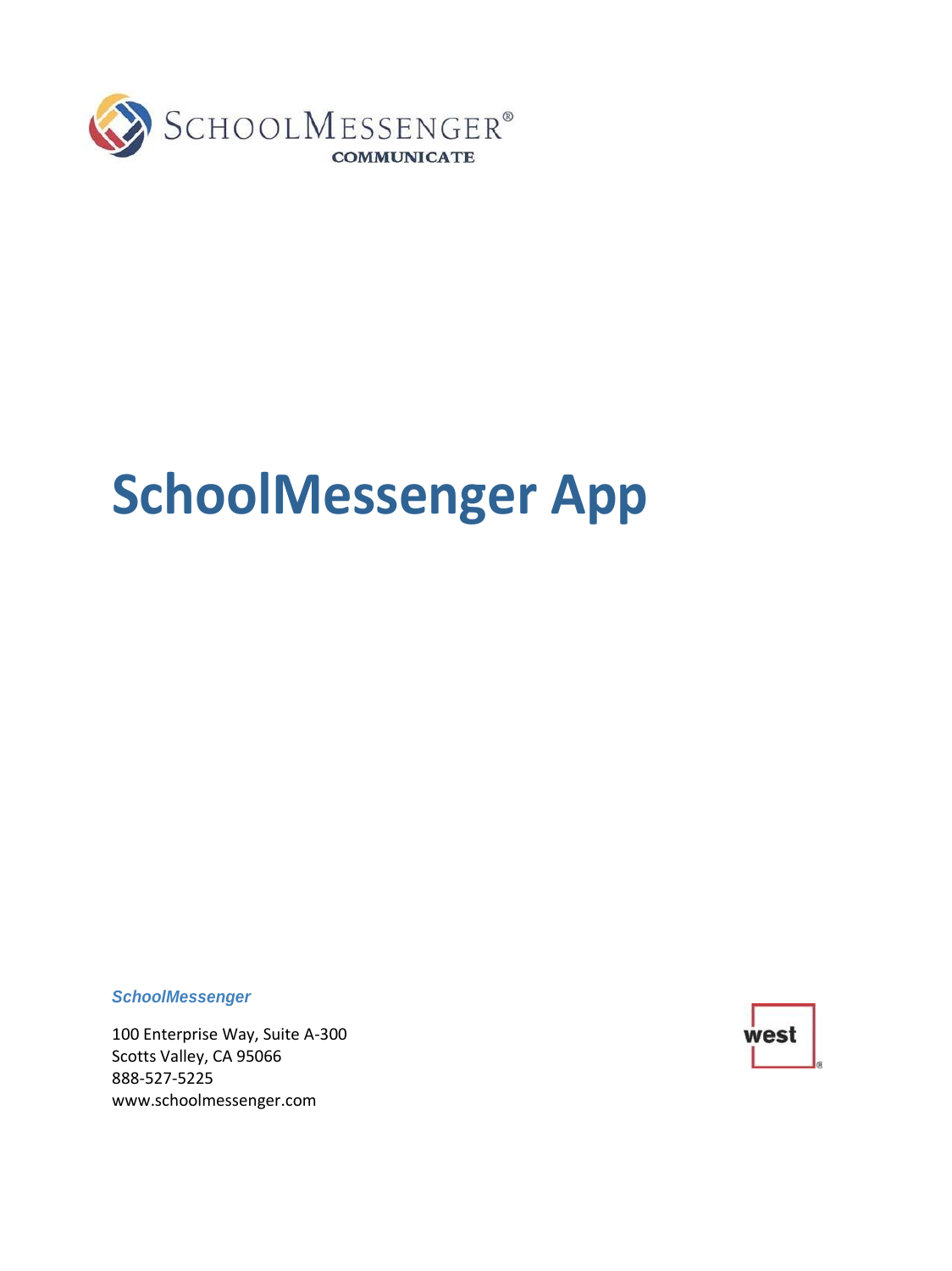



## **Welcome!**

As Staff, the SchoolMessenger App provides you with the ability to:

- **1)** view and listen to messages sent from your school or district
- **2)** customize how you receive messages from the school or district



## **SchoolMessenger and the TCPA**

The Telephone Consumer Protection Act (47 U.S.C. 227) is a law that was passed by the US Congress in 1991. This law places restrictions on telephone solicitations and the use of automated telephone equipment, protecting the public from receiving unwanted phone calls.

While schools enjoy exemptions from some of these restrictions, the preference configurations within the SchoolMessenger App allow you to set your consent state ("yes" or "no") for each phone number associated with your account. With

the exception of emergency calls, which cannot be exempted, any phone number whose consent state is set to "no" will not receive calls from SchoolMessenger.



Federal

**Communications Commission**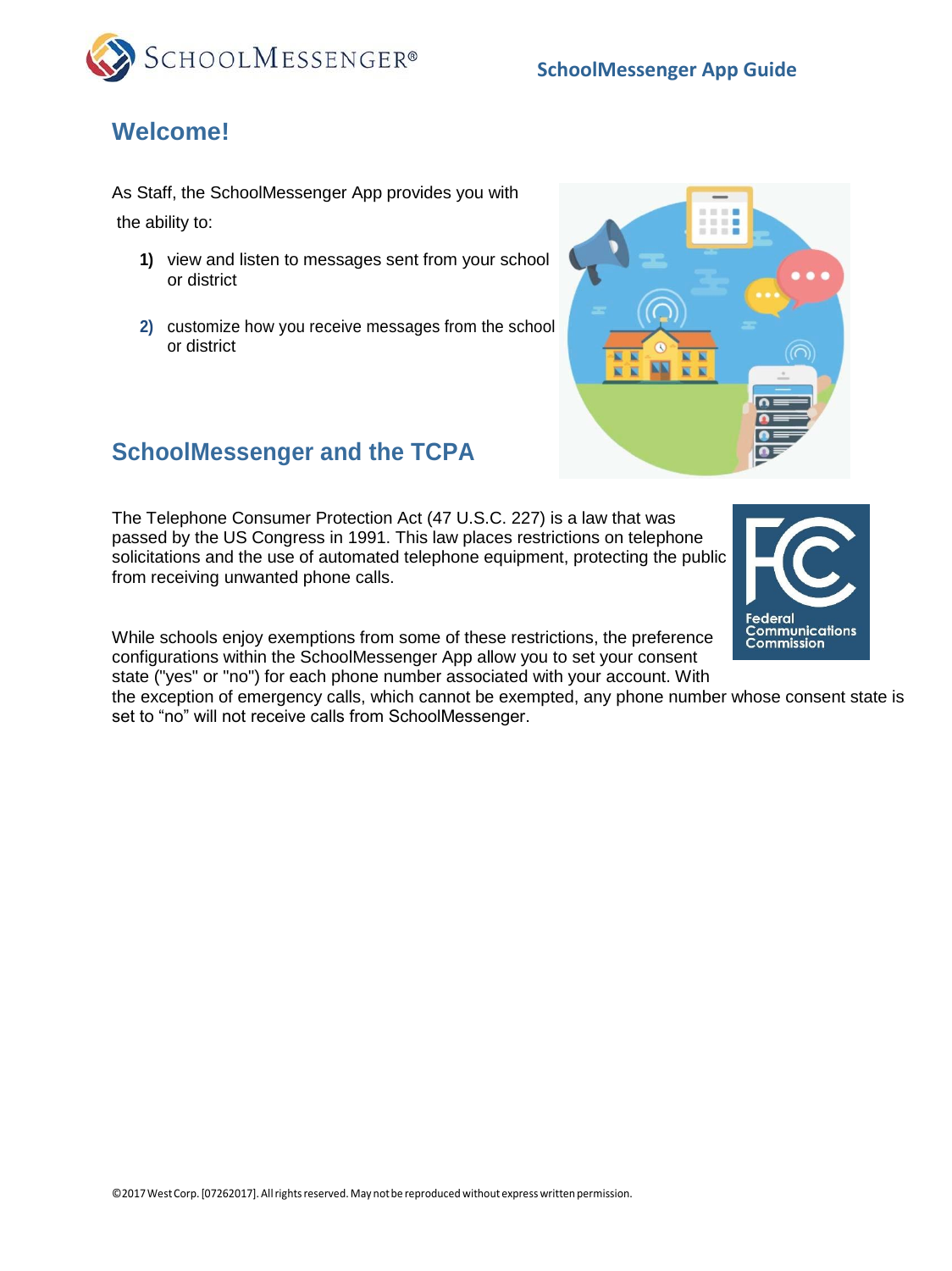

### **Creating a SchoolMessenger App Account**

You must create an account in the SchoolMessenger App before you can start using it. These instructions focus on the web app, but you may also use "Messages" from the My PWCS app.

| SCHOOLMESSENGER <sup>®</sup><br><b>SIGN UP</b><br><b>LOG IN</b>                                                                                                           | <b>LEARN MORE</b><br><b>APP STORE</b>                                            |
|---------------------------------------------------------------------------------------------------------------------------------------------------------------------------|----------------------------------------------------------------------------------|
| A powerful new way to stay connected to your<br>student's school or district                                                                                              |                                                                                  |
| TO SIGN UP:                                                                                                                                                               | Sign up                                                                          |
| 1) Click Messages from the My PWCS app or<br>enter the following URL in browser's address<br>bar: go.schoolmessenger.com                                                  | Email                                                                            |
| 2) Click on Sign Up on the menu in the upper<br>right- hand corner of the login page.                                                                                     |                                                                                  |
| 3) Enter your district (@brrsd.k12.nj.us) email                                                                                                                           | Password                                                                         |
| 4) Your password must: contain at least one<br>uppercase character, one lowercase<br>character, one digit, and that it must be no<br>fewer than six characters in length. | One lowercase letter<br>One number<br>One uppercase letter<br>6 - 255 characters |

**5)** You will receive an email message at the email address you provided. You must click on the link in the email. A new page will open up in your default browser. (Ignore the confirmation code at the top of the message; it is no longer being used.)

*Note: The link in the above email is valid for only 24 hours. If you do not click on it and log into the SchoolMessenger App within that time period, it will expire and be of no further use. You will have to restart the registration process and have a new email sent to you with a renewed link.*

If you expect to get messages from the school/district, but you do not then you must log into the **PAYROLL PORT** and update your contact information.